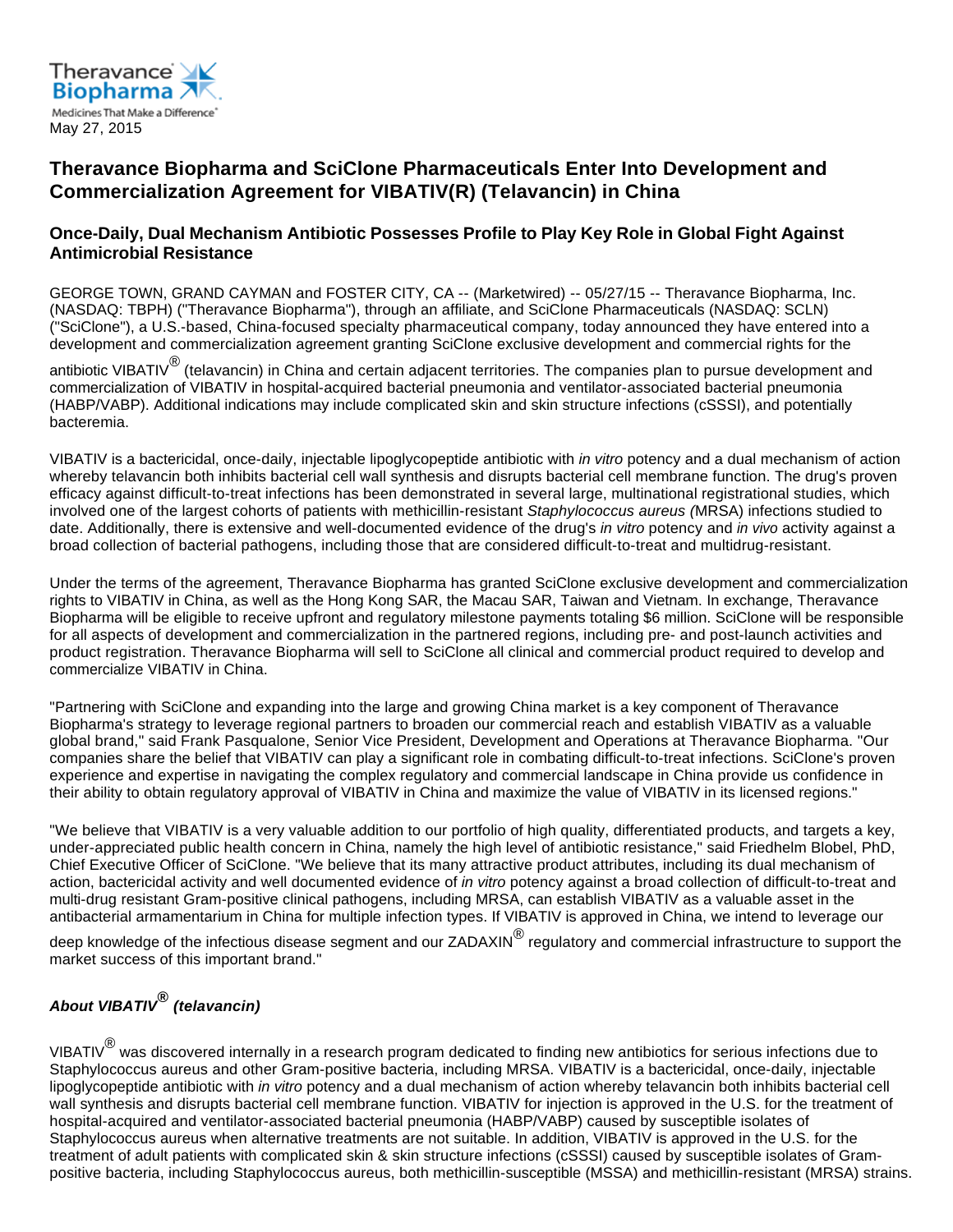Theravance Biopharma plans to market VIBATIV in markets outside the United States where the drug is approved through a network of partners. To date, the company has secured partners for VIBATIV in the following geographies -- Europe, Canada, Middle East, North Africa, Israel, Russia and China.

# **VIBATIV® Important Safety Information (U.S.)**

**Mortality** 

Patients with pre-existing moderate/severe renal impairment (CrCl ≤50 mL/min) who were treated with VIBATIV<sup>®</sup> for hospitalacquired bacterial pneumonia/ventilator-associated bacterial pneumonia had increased mortality observed versus vancomycin. Use of VIBATIV in patients with pre-existing moderate/severe renal impairment (CrCl ≤50 mL/min) should be considered only when the anticipated benefit to the patient outweighs the potential risk.

#### **Nephrotoxicity**

New onset or worsening renal impairment occurred in patients who received VIBATIV. Renal adverse events were more likely to occur in patients with baseline comorbidities known to predispose patients to kidney dysfunction and in patients who received concomitant medications known to affect kidney function. Monitor renal function in all patients receiving VIBATIV prior to initiation of treatment, during treatment, and at the end of therapy. If renal function decreases, the benefit of continuing VIBATIV versus discontinuing and initiating therapy with an alternative agent should be assessed.

#### Fetal Risk

Women of childbearing potential should have a serum pregnancy test prior to administration of VIBATIV. Avoid use of VIBATIV during pregnancy unless the potential benefit to the patient outweighs the potential risk to the fetus. Adverse developmental outcomes observed in three animal species at clinically relevant doses raise concerns about potential adverse developmental outcomes in humans. If not already pregnant, women of childbearing potential should use effective contraception during VIBATIV treatment.

#### Contraindication

Intravenous unfractionated heparin sodium is contraindicated with VIBATIV administration due to artificially prolonged activated partial thromboplastin time (aPTT) test results for up to 18 hours after VIBATIV administration.

VIBATIV is contraindicated in patients with a known hypersensitivity to the drug.

#### Hypersensitivity Reactions

Serious and potentially fatal hypersensitivity reactions, including anaphylactic reactions, may occur after first or subsequent doses. VIBATIV should be used with caution in patients with known hypersensitivity to vancomycin.

#### Geriatric Use

Telavancin is substantially excreted by the kidney, and the risk of adverse reactions may be greater in patients with impaired renal function. Because elderly patients are more likely to have decreased renal function, care should be taken in dose selection in this age group.

#### Infusion Related Reactions

VIBATIV is a lipoglycopeptide antibacterial agent and should be administered over a period of 60 minutes to reduce the risk of infusion-related reactions. Rapid intravenous infusions of the glycopeptide class of antimicrobial agents can cause "Red-man Syndrome" like reactions including: flushing of the upper body, urticaria, pruritus, or rash.

#### QTc Prolongation

Caution is warranted when prescribing VIBATIV to patients taking drugs known to prolong the QT interval. In a study involving healthy volunteers, VIBATIV prolonged the QTc interval. Use of VIBATIV should be avoided in patients with congenital long QT syndrome, known prolongation of the QTc interval, uncompensated heart failure, or severe left ventricular hypertrophy.

### Most Common Adverse Reactions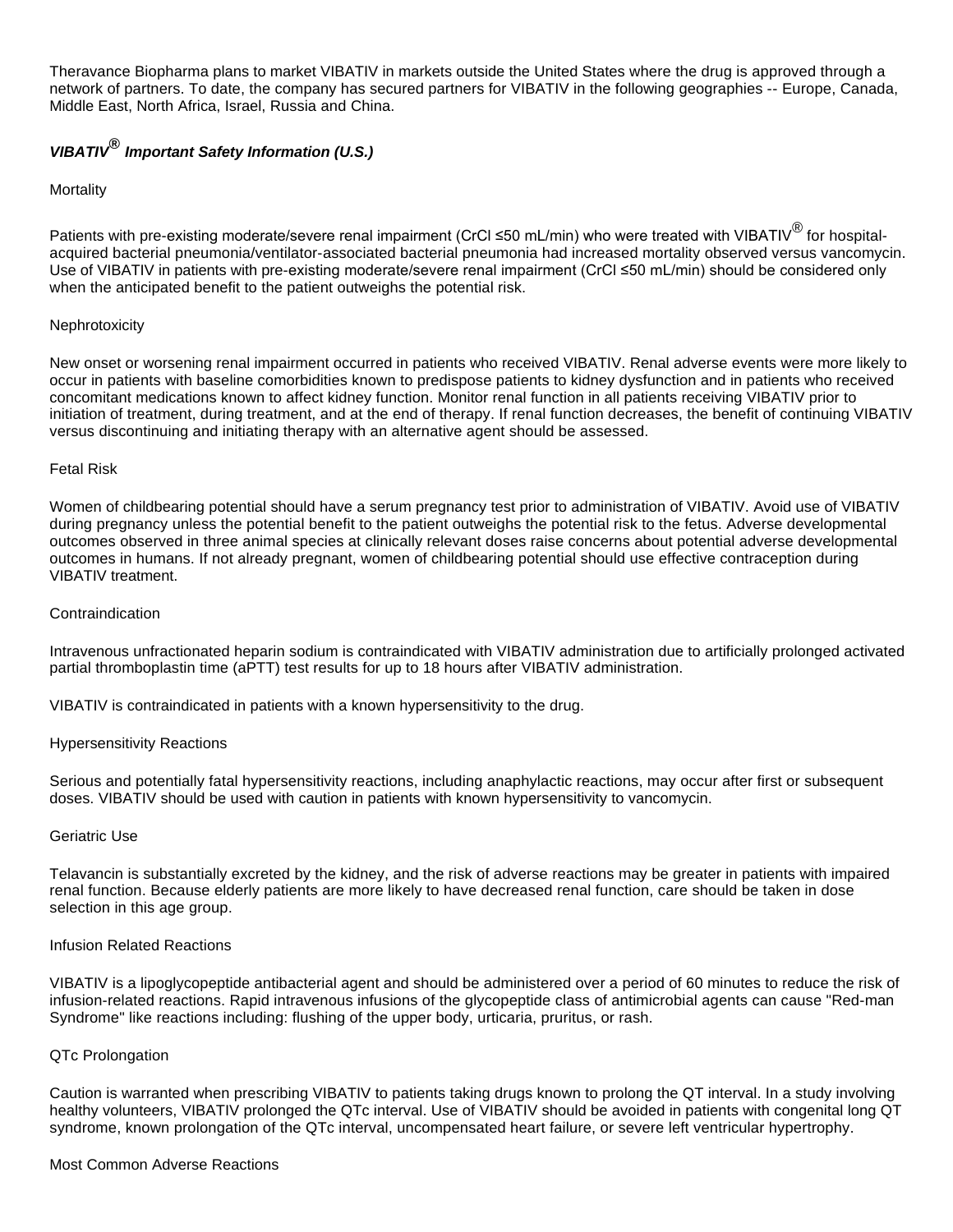The most common adverse reactions (greater than or equal to 10% of patients treated with VIBATIV) were diarrhea, taste disturbance, nausea, vomiting, and foamy urine.

Full Prescribing Information, including Boxed Warning and Medication Guide in the U.S., is available at [www.VIBATIV.com](http://www.vibativ.com/).

## **About Theravance Biopharma**

The mission of Theravance Biopharma (NASDAQ: TBPH) is to create value from a unique and diverse set of assets: an approved product; a development pipeline of late-stage assets; and a productive research platform designed for long-term growth.

Our pipeline of internally discovered product candidates includes potential best-in-class opportunities in underserved markets

in the acute care setting, representing multiple opportunities for value creation. VIBATIV $^\circledR$ (telavancin), our first commercial product, is a once-daily dual-mechanism antibiotic approved in the U.S. and Europe for certain difficult-to-treat infections. TD-4208 is an investigational long-acting muscarinic antagonist (LAMA) being developed as a potential once-daily, nebulized treatment for COPD. Axelopran (TD-1211) is an investigational potential once-daily, oral treatment for opioid-induced constipation (OIC). Our earlier-stage clinical assets represent novel approaches for potentially treating diseases of the lung and gastrointestinal tract and infectious disease. In addition, we have an economic interest in future payments that may be made by GSK pursuant to its agreements with Theravance, Inc. relating to certain drug development programs, including the combination of fluticasone furoate, umeclidinium, and vilanterol (or the "Closed Triple").

With our successful drug discovery and development track record, commercial infrastructure, experienced management team and efficient corporate structure, we believe that we are well positioned to create value for our shareholders and make a difference in the lives of patients.

For more information, please visit [www.theravance.com](http://www.theravance.com/).

THERAVANCE $^\circ$ , the Cross/Star logo, MEDICINES THAT MAKE A DIFFERENCE $^\circledR$  and VIBATIV $^\circledR$  are registered trademarks of the Theravance Biopharma group of companies. Trademarks, trade names or service marks of other companies appearing on this press release are the property of their respective owners.

### **Theravance Biopharma Forward-Looking Statements**

This press release contains certain "forward-looking" statements as that term is defined in the Private Securities Litigation Reform Act of 1995 regarding, among other things, statements relating to goals, plans, objectives and future events. Theravance Biopharma intends such forward-looking statements to be covered by the safe harbor provisions for forwardlooking statements contained in Section 21E of the Securities Exchange Act of 1934 and the Private Securities Litigation Reform Act of 1995. Examples of such statements include statements relating to: the Company's strategies, plans and objectives, the Company's regulatory strategies and timing of clinical studies, the potential benefits and mechanisms of action of the Company's product and product candidates, the Company's expectations for product candidates through development and commercialization (including their potential as components of combination therapies). These statements are based on the current estimates and assumptions of the management of Theravance Biopharma as of the date of the press release and are subject to risks, uncertainties, changes in circumstances, assumptions and other factors that may cause the actual results of Theravance Biopharma to be materially different from those reflected in the forward-looking statements. Important factors that could cause actual results to differ materially from those indicated by such forward-looking statements include, among others, risks related to: delays or difficulties in commencing or completing clinical studies, the potential that results from clinical or nonclinical studies indicate the Company's product candidates are unsafe or ineffective (including when our product candidates are studied in combination with other compounds),the feasibility of undertaking future clinical trials for our product candidates based on FDA policies and feedback, dependence on third parties to conduct clinical studies, delays or failure to achieve and maintain regulatory approvals for product candidates, risks of collaborating with third parties to discover, develop and commercialize products and risks associated with establishing and maintaining sales, marketing and distribution capabilities with appropriate technical expertise and supporting infrastructure. Other risks affecting Theravance Biopharma are described under the heading "Risk Factors" contained in Theravance Biopharma's Quarterly Report on Form 10-Q filed with the Securities and Exchange Commission (SEC) on May 13, 2015. In addition to the risks described above and in Theravance Biopharma's other filings with the SEC, other unknown or unpredictable factors also could affect Theravance Biopharma's results. No forwardlooking statements can be guaranteed and actual results may differ materially from such statements. Given these uncertainties, you should not place undue reliance on these forward-looking statements. Theravance Biopharma assumes no obligation to update its forward-looking statements on account of new information, future events or otherwise, except as required by law.

## **About SciClone**

SciClone Pharmaceuticals is a revenue-generating, specialty pharmaceutical company with a substantial commercial business